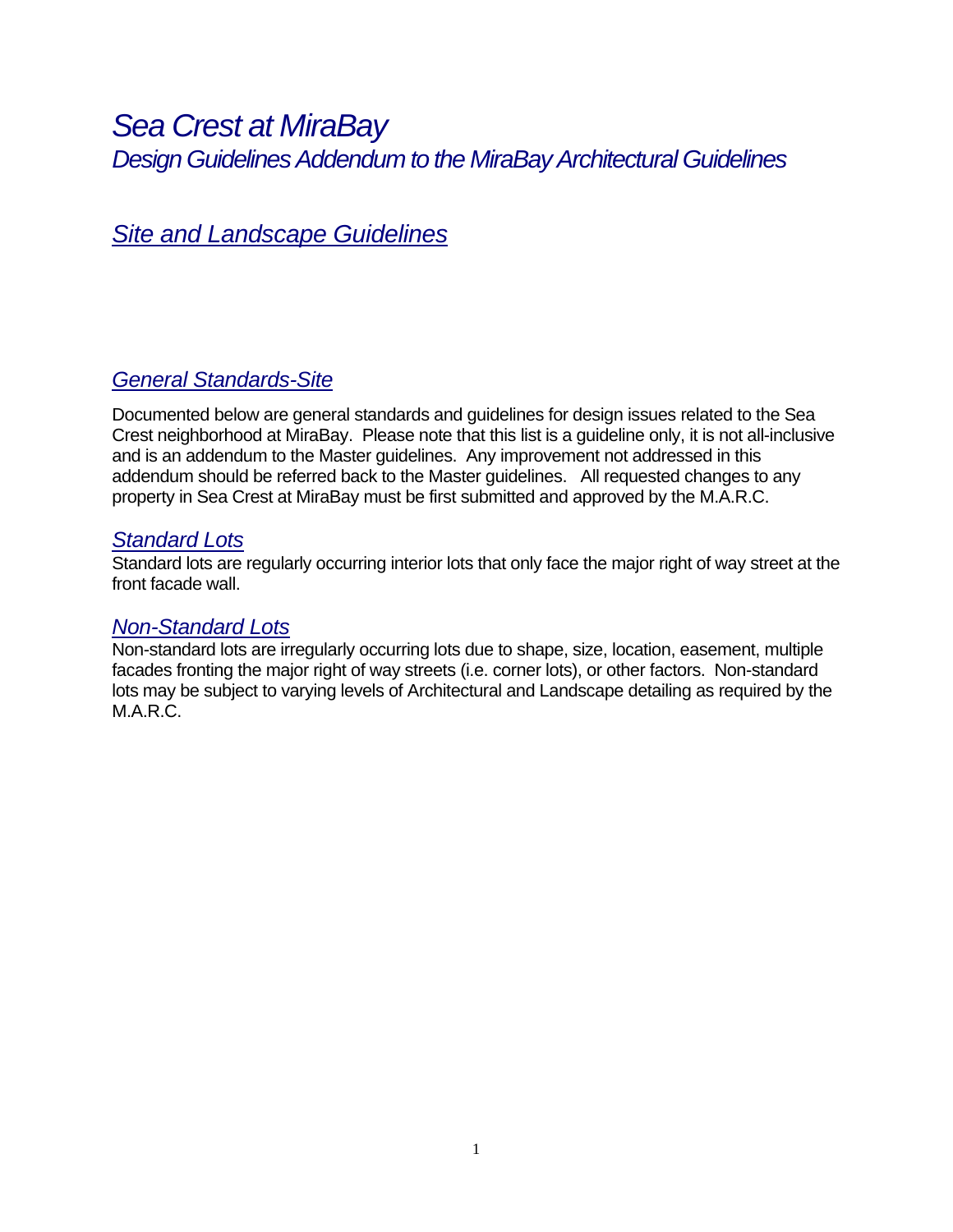# *Lot Criteria for Villas at Sea Crest (Exhibit from Master Guidelines)*

## *EXHIBIT 4E. I LOT CRITERIA FOR PAIRED VILLA LOTS*

| <b>COMPONENTS &amp; RESTRICTIONS</b> | <b>LOT CRITERIA</b>                                                                                                                               |
|--------------------------------------|---------------------------------------------------------------------------------------------------------------------------------------------------|
| <b>Typical Lot Size</b>              | 40' X 115', 45' X 115'                                                                                                                            |
| <b>Finished Floor Elevation</b>      | 24" above centerline of road                                                                                                                      |
| Minimum Finished Sq. Ft.             | 1,500 sq. ft.                                                                                                                                     |
| Maximum Height                       | 40' (as defined by Hillsborough County)                                                                                                           |
| <b>Accessory Structures</b>          | Within Maximum Buildable Area                                                                                                                     |
| Minimum Garage Size                  | 2-Car                                                                                                                                             |
| Recommended Garage size              | 2-car                                                                                                                                             |
| <b>Front Yard Setback to Porch</b>   | Minimum 8'                                                                                                                                        |
| <b>Front Yard Setback to House</b>   | Minimum 13'                                                                                                                                       |
| Rear Yard Setback to Garage          | Minimum 10'                                                                                                                                       |
| Side Yard Setback                    | 5'                                                                                                                                                |
| Street Side Yard Setback             | Minimum 5'                                                                                                                                        |
| <b>Swimming Pool Setbacks</b>        | 10' Rear, but never beyond garage<br>5' Sides, but never beyond side of house                                                                     |
| Patio Deck Setbacks                  | 10' Rear, but never beyond garage<br>5' Sides, but never beyond side of house                                                                     |
| Screen Enclosure Setback             | 10' Rear, but never beyond garage<br>5' Sides, but never beyond side of house<br>Screen enclosure cannot exceed outside of<br>roof/building line. |
| Fence Setback                        | May not go beyond side of villa footprint nor extend past the<br>gas meter or A/C unit, whichever comes first along garage<br>common wall.        |
| Easements                            | 5'-0" along canal                                                                                                                                 |
| <b>Building Coverage</b>             | 75%                                                                                                                                               |
| <b>Spacing Requirements</b>          | Identical model and colors cannot be directly in front of<br>Each other or beside each other.                                                     |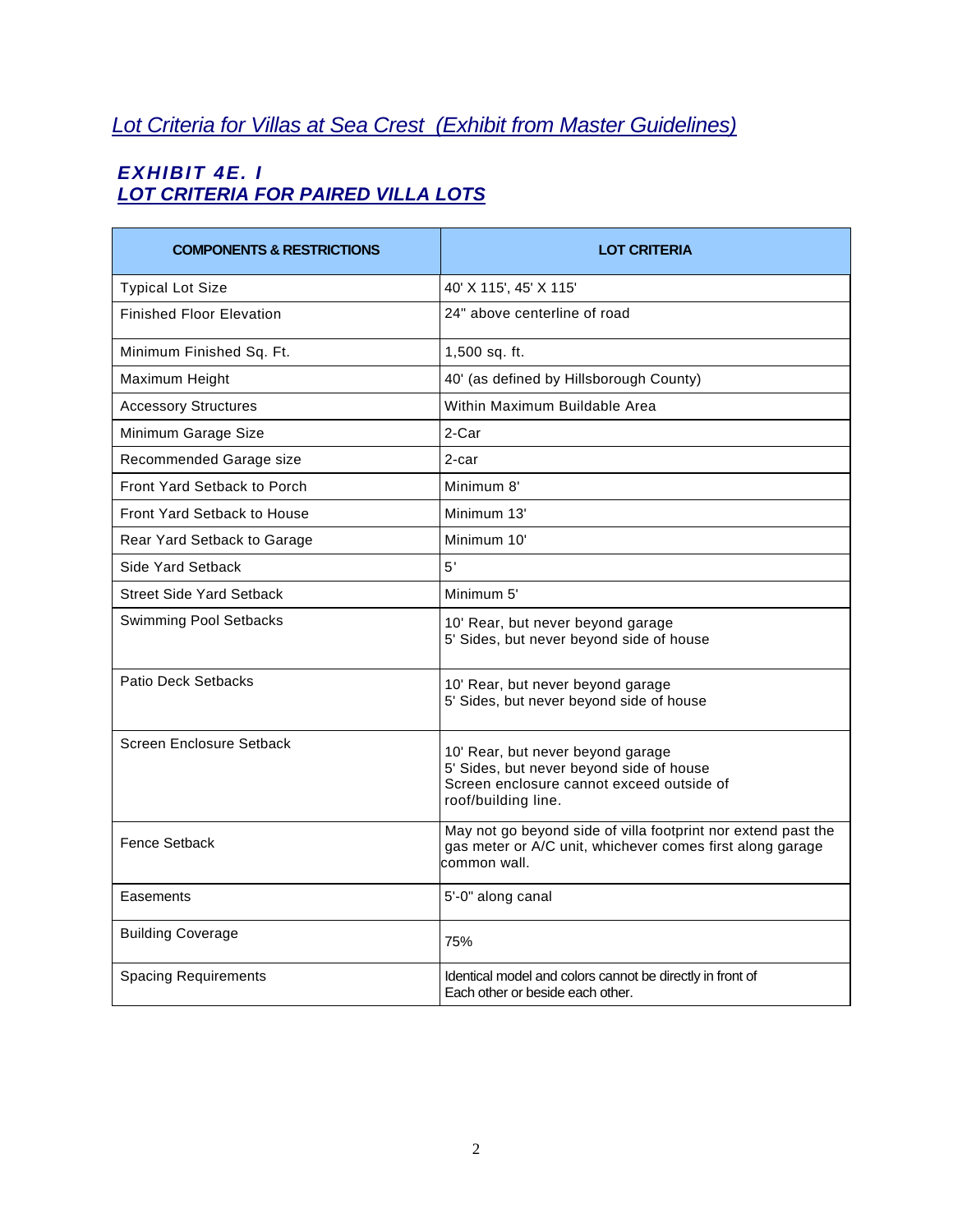

*Typical Lot Layout (Exhibit from Master Guidelines)*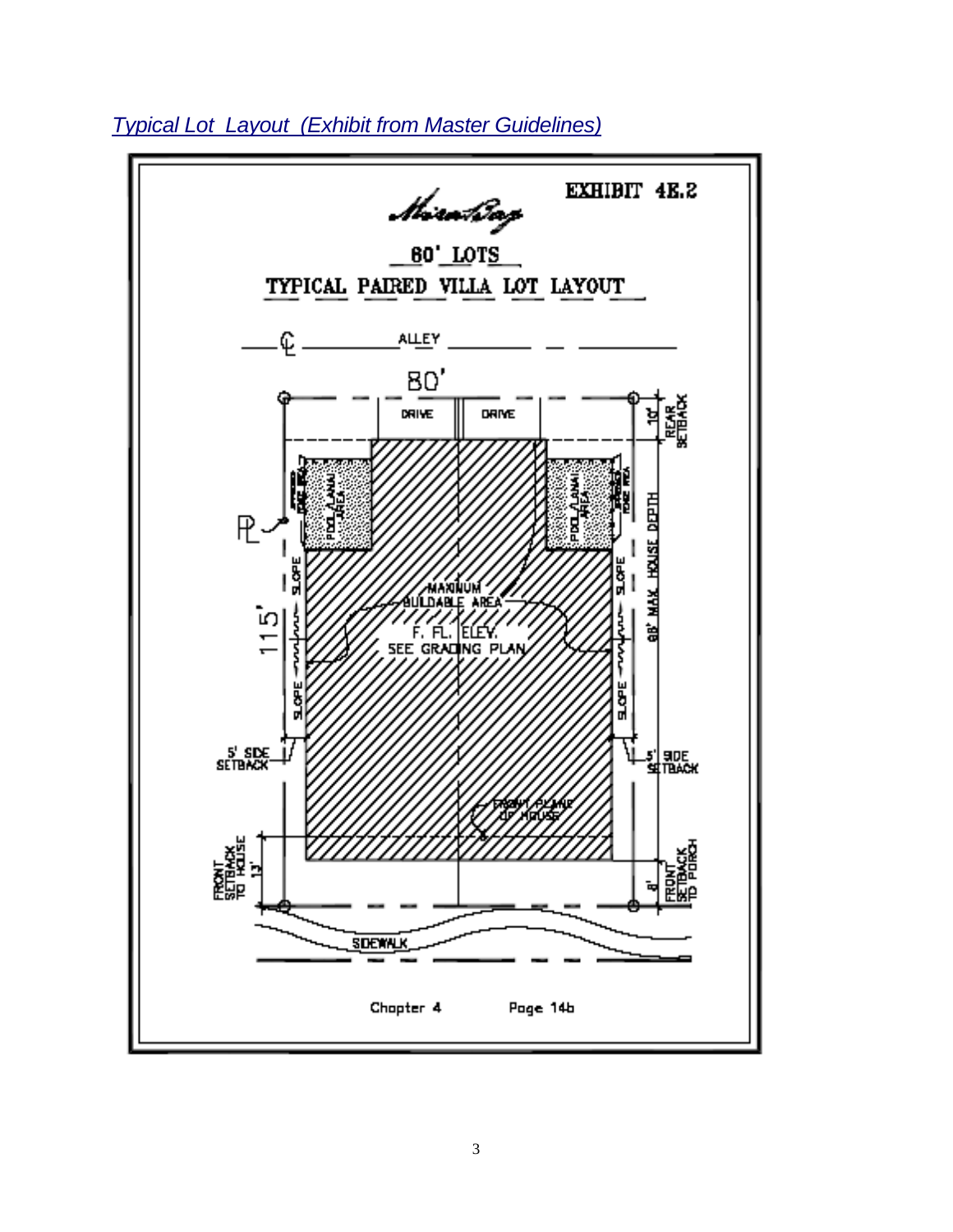## *Landscape*

Refer to Article IV, Section 21 (Front Yards) of the Declarations of Covenants for Sea Crest.

In order to accommodate for changes in the Florida Statutes with regard to Florida Friendly planting, the MiraBay Architectural Review Committee will only review applications submitted by individual homeowners with regard to Florida Friendly Replacement planting. These must meet the intent of the Florida Friendly statutes.

# *Landscape Review & Approval Requirements*

Landscape plans submitted shall not be at a smaller scale than  $1" = 20'-0"$ . All trees, shrubs, screen material, berms, groundcover areas, and any other Hardscape (i.e. pavers, walkways, etc) elements necessary to convey the design intent shall be shown. Plans submitted for approval shall have botanical and common names, height, spread, and quantities of all plant material. Plans should also include plant distances, in the case of hedge material and groundcovers, caliper and pot volume in the case of trees, and spot elevations where earth work is part of the design intent. All landscaping will meet the requirements of Hillsborough County landscape ordinance, and The Florida Friendly Landscaping Statutes. Nothing herein shall be construed to reduce the requirements of the County. Additional landscaping may be necessary to meet the guidelines detailed below.

Standard Landscape designs (including drought tolerant plantings, but not including "Florida Friendly" yard design) utilizing the native non invasive plant species as per the "Mirabay Architectural Review Committee" Guidelines may be submitted, reviewed, approved and subsequently installed as per the requirements outlined in the previous paragraph,. Please note that in some cases additional information or clarifications may be required prior to granting final approval.

"Florida Friendly" (FF) Yard Designs are encouraged throughout Sea Crest and also the Mirabay Community. FF yard design will be subject to the requirements mentioned in the first paragraph, but will also require an increased level of review prior to the approval of the submittals:

- a) Letter of Intent All Florida Friendly yard designs submitted for M.A.R.C. review and approval must be accompanied by a Letter Of Intent to maintain the existing home site and also the newly incorporated "Florida Friendly Landscape" design elements. This letter shall be signed by the Sea Crest Home Owners Association. This will ensure efficient watering, appropriate fertilization, mulching, reduction of stormwater, responsible management of pests, and proper maintenance of the installation.
- b) Plant Selections & Locations All Florida Friendly yard designs will be required to utilize planting materials designated in the "Mirabay Architectural Review Committee" Guidelines Chapter 5 Landscape, and also the subsequent Florida Friendly Landscape Addendum
- c) Soils Analysis Please be advised where runoff/irrigation may be an issue (as with 50% or higher Xeriscaped home sites) geological soils analysis may be required as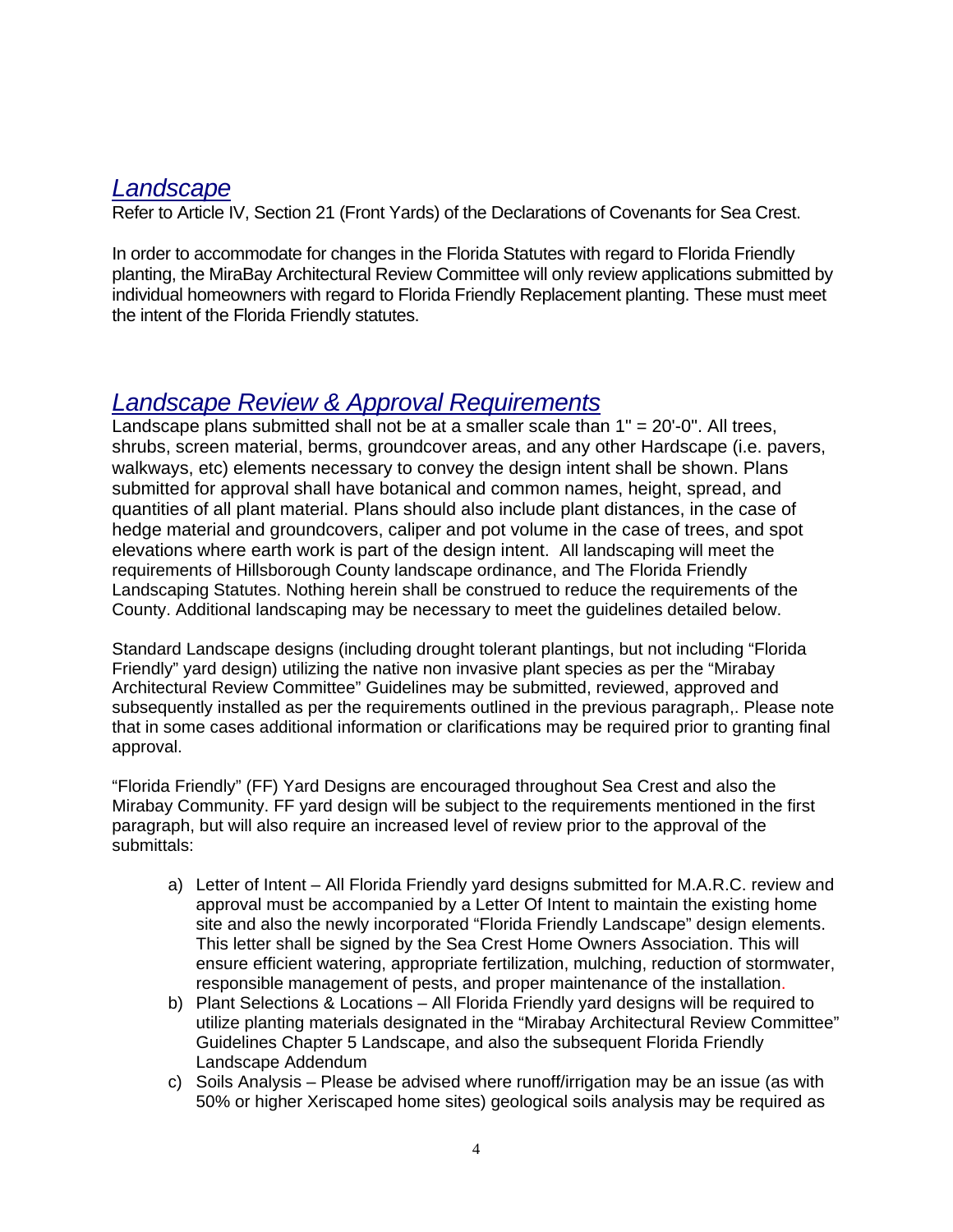per the Florida Friendly Landscaping State Statutes. Soils analysis shall be completed by the property owner at their expense with the intent of illustrating to the M.A.R.C. acceptable drainage and runoff volumes and patterns for the home site being reviewed and adjacent affected properties.

Please be advised that at no time will the M.A.R.C. accept review or approve any Florida Friendly Landscape design request without a signed "Letter Of Intent To Maintain" by the Sea Crest Home owners association

## *Landscape Restrictions*

Any "Utilitarian" objects occurring or required by the landscape design at locations adjacent to or in direct view of the "Right of Way" street shall be screened by planting materials, painted to match adjacent surfaces, and /or relocated, if feasible, to areas removed from the community streetscape view. Nothing herein shall be construed as to reduce municipal requirements and or Florida Friendly landscaping statutes.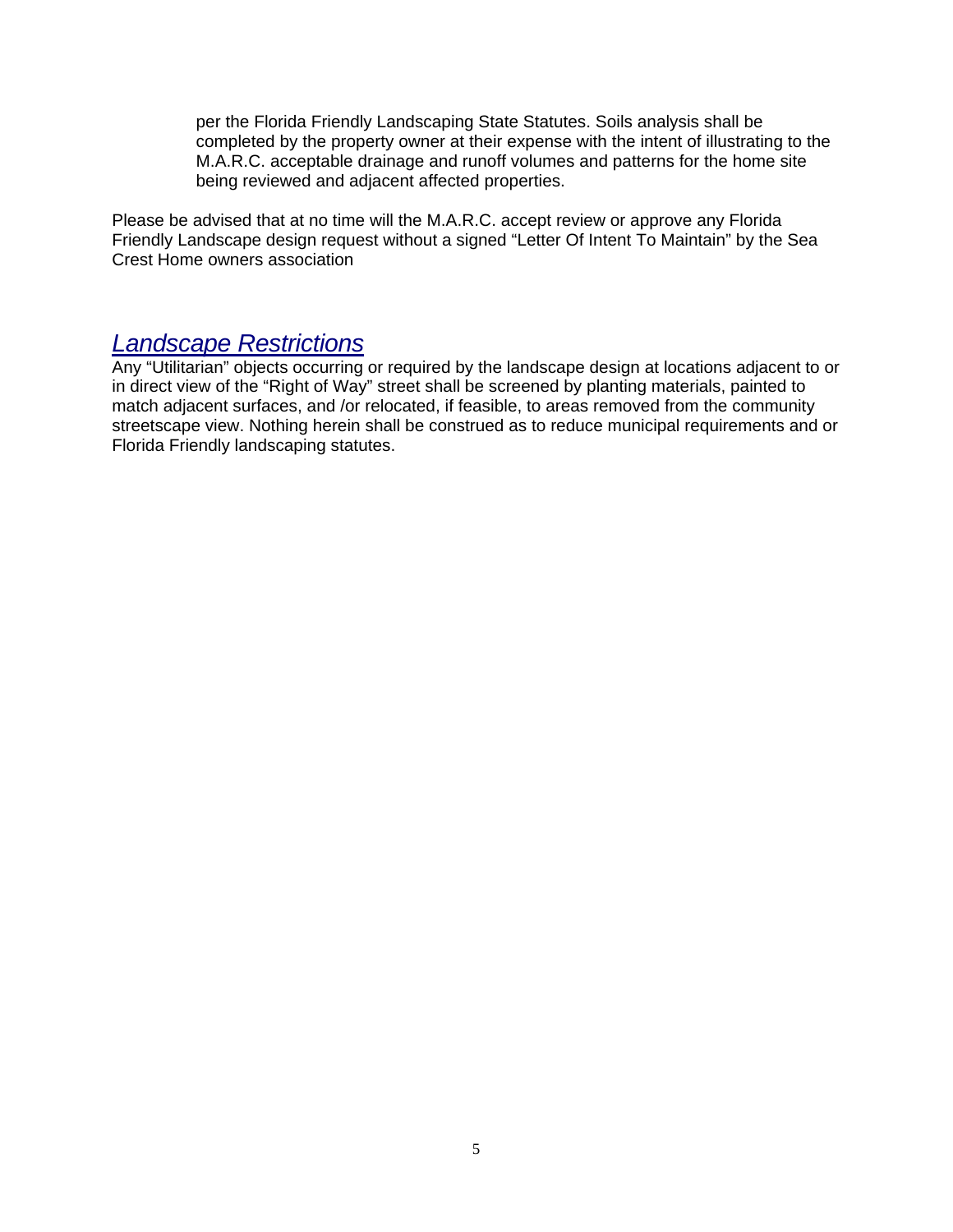## *Florida Friendly Landscape Addendum*

*\*List may not be all inclusive*

### **Shrubs** Hedge

*Burford Holly Podocarpus Camellia Sweet Viburnum Compacta Japanese Holly Awabuki Viburnum*  **Downy Jasmine** Sandankwa Viburnum *Duranta Gold Mound Dwarf Burford Holly Groundcovers Dwarf Gardenia Lilly Of The Nila Firebush White African Iris*  **Firecracker Plant Bush Daisy** *Hibiscus Tree* Daylily *Hibiscus Dwarf Yellow Lantana Indian Hawthorn* **Liriope Knock Out Roses** Big Blue Liriope *Ligustrum Evergreen Giant Liriope Little John Bottlebrush Variegated Liriope Loropetalum Emerald Goddess Liriope Miami Supreme Gardenia* | Supergreen Giant Liriope *Pineapple Guava Dwarf Asiatic Jasmine Pittosporum* Flax Lily *Purple Glory Bush Red Cluster Bottlebrush Grasses Shchillings Holly Japanese Silver Grass Shiller's Delight Viburnum Dwarf Maiden Grass*  **Simpsons Stopper Muhly Grass Tea Olive Sand Cordgrass**  Sand Cordgrass *Thryallis Fakahatchee Grass*  **Trinette Schefflera Dwarf Fakahatchee Grass** *Variegated Pittospurum Walters Viburnum Accent Wax Myrtle Variagated Shell Ginger Variagated Shell Ginger Whorled Class Viburnum European Fan Palm Whorled Class Walters Viburnum Heliconia* 

### *Trees*

*Mary Nell Holly Palms*

*Pink Indian Hawthorn Variegated Dwarf Asiatic Jasmine* 

*Yesterday-Today-Tomorrow Chines Fan Palm Orange Bird of Paradise* 

# *Yaupon Holly Pygmy Date Palm Crape Myrtle (Single, Double, Triple)*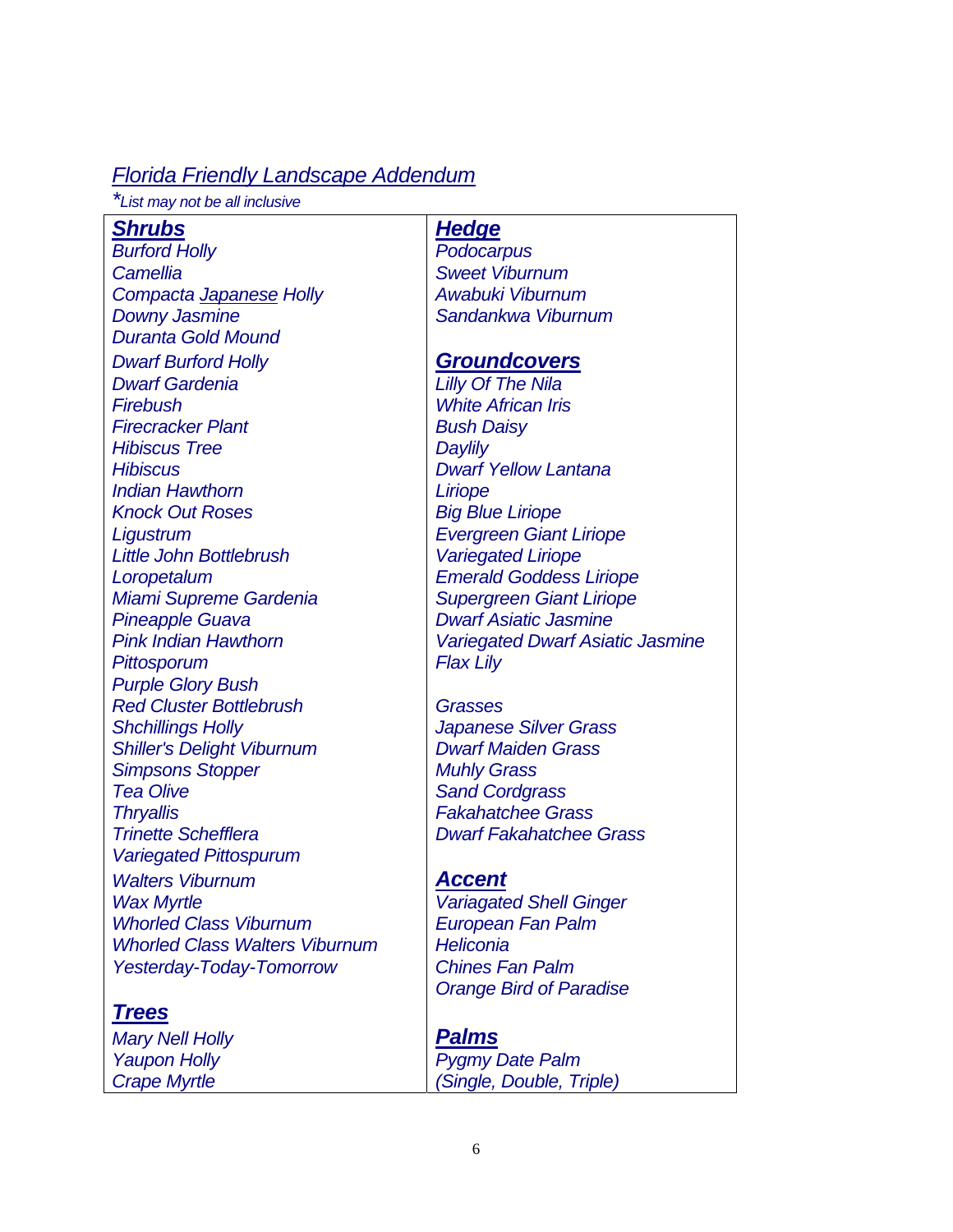## *Fencing Design*

Only white PVC fence with "Dog Ear" picket design will be permitted in the rear yards only. A minimum of 48" will be required for gate width. The fence must be located within the maximum buildable area and must not encroach outside of the roof building line. Homeowner is responsible for maintenance within fenced areas and any landscaping installed within those areas should remain within the footprint/profile of the villa. For example, a tree that would grow to a height of 30ft would not be appropriate, since it would eventually exceed the profile/roofline of the home.

## *PVC Fencing for Paired Villa Lots (Exhibit from Master Guidelines)*



### EXHIBIT 4L PVC FENCING FOR PAIRED VILLA LOTS